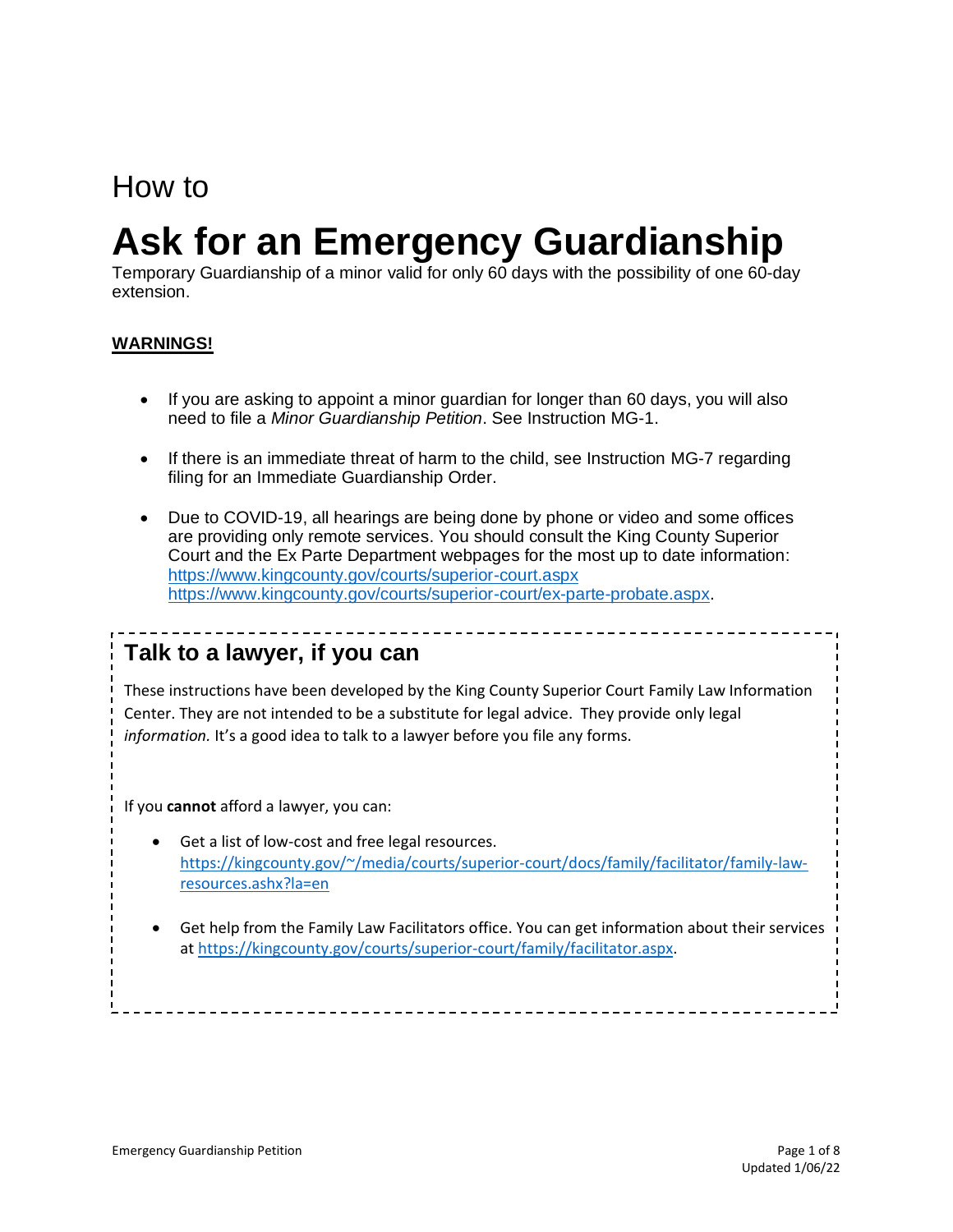## **Step 1: Fill out these forms.**

## **All of these forms can be downloaded at: [www.courts.wa.gov/forms/](http://www.courts.wa.gov/forms/)**

| <b>Form Name</b>                                                                | <b>Form Number</b>   | <b>Notes</b>                                                                                                                                                                                                                       | <b>Completed</b>         |
|---------------------------------------------------------------------------------|----------------------|------------------------------------------------------------------------------------------------------------------------------------------------------------------------------------------------------------------------------------|--------------------------|
| <b>Confidential Information Sheet</b>                                           | <b>GDN M 410</b>     |                                                                                                                                                                                                                                    |                          |
| <b>Summons</b>                                                                  | <b>GDN M 001</b>     |                                                                                                                                                                                                                                    |                          |
| <b>Emergency Minor</b><br><b>Guardianship Petition</b>                          | <b>GDN M 202</b>     |                                                                                                                                                                                                                                    |                          |
| Notice of Hearing about an<br><b>Emergency Minor</b><br>Guardianship            | <b>GDN M 201</b>     | See Step 6 for<br>information on how to<br>either choose a hearing<br>date or use the court<br>date provided in the<br>Case Schedule.                                                                                              | $\overline{\phantom{a}}$ |
| <b>Emergency Minor</b><br><b>Guardianship Order</b>                             | <b>GDN M 203</b>     | Fill this out the way you<br>would like the<br>Commissioner to<br>decide                                                                                                                                                           |                          |
| Motion for DCYF Order and<br>Order to DCYF to Release<br><b>CPS</b> Information | GDN M 404 and<br>405 | Complete and submit<br>Ex Parte via the Clerk<br>as soon as possible.                                                                                                                                                              |                          |
| <b>Criminal History Cover Sheet</b>                                             | <b>GDN M 407</b>     | You must file a copy of<br>a Washington State<br>Patrol Background<br>check for the proposed<br>guardian and all adult<br>members of the<br>guardian's household.<br>You must do so before<br>the hearing 14 days<br>after filing. |                          |

#### **Use these forms to ask for permission not to serve the** *Declaration Explaining Reasons for Minor Guardianship* **on the minor:**

| <b>Motion to Withhold Certain</b><br>Documents from the Minor | GDN M 106 |                                                                |  |
|---------------------------------------------------------------|-----------|----------------------------------------------------------------|--|
| Order on Motion to Withhold                                   | GDN M 107 | Fill this out the way you<br>would like the court to<br>decide |  |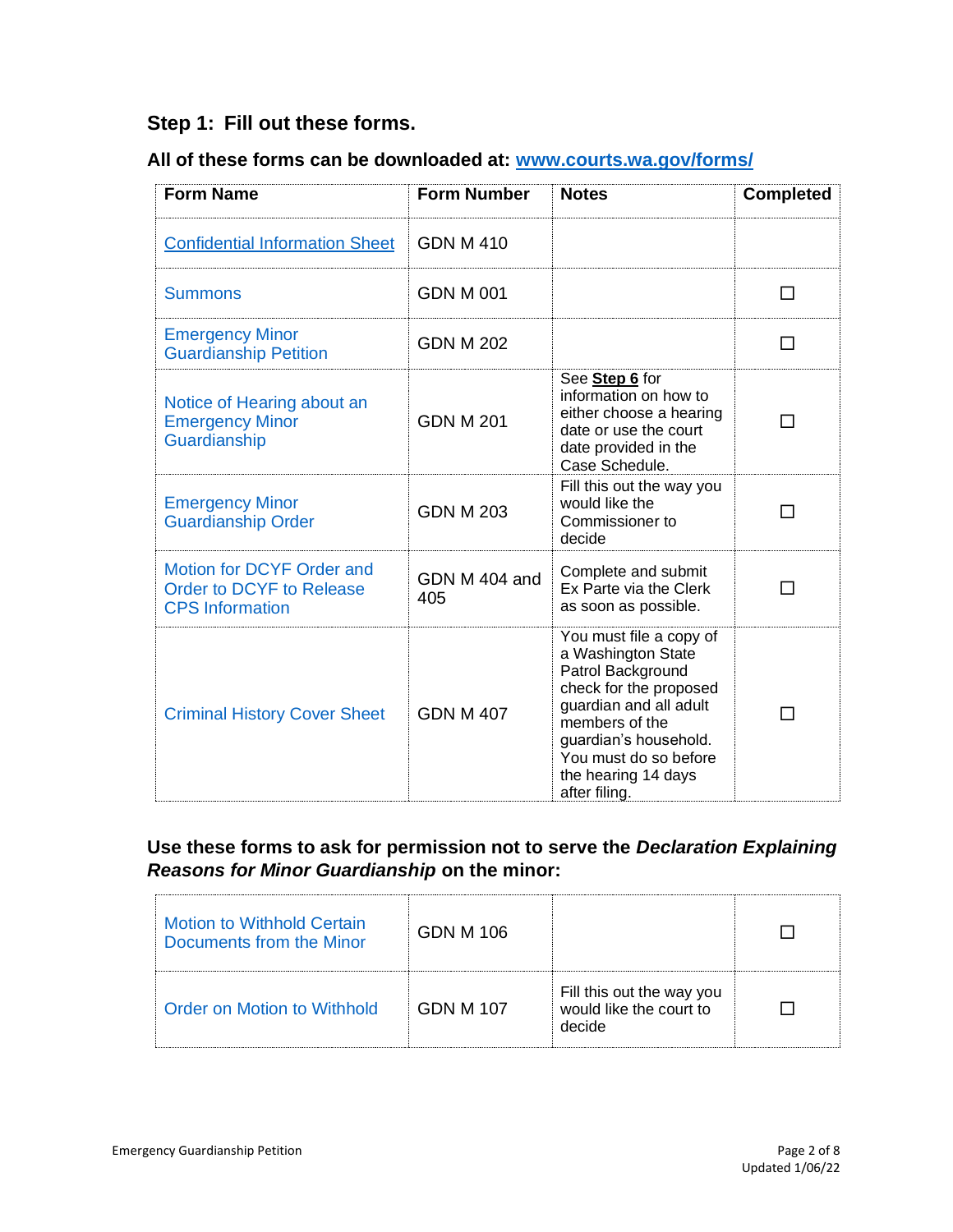#### **This form can be downloaded at: <http://www.kingcounty.gov/courts/clerk/forms.aspx>**

| <b>Form Name</b>     | <b>Form Number</b> | ∣ Notes | <b>Completed</b> |
|----------------------|--------------------|---------|------------------|
| Case Assignment Area |                    |         |                  |
| Form & Case Index    |                    |         |                  |
| Cover Sheets         |                    |         |                  |

## **If you are asking for temporary child support at the next hearing, you need to fill out these forms:**

| <b>Child Support Worksheets</b>                            | WSCSS-<br>Worksheets                                           | <b>Online Child Support</b><br>Calculation software<br>is available at:<br>https://fortress.wa.go<br>v/dshs/dcs/SSGen/H<br>ome/QuickEstimator |  |
|------------------------------------------------------------|----------------------------------------------------------------|-----------------------------------------------------------------------------------------------------------------------------------------------|--|
| <b>Child Support Schedule &amp;</b><br><b>Instructions</b> | Use this information to calculate Child<br>Support Worksheets. |                                                                                                                                               |  |
| <b>Child Support Order</b>                                 | <b>FL All Family</b><br>130                                    | Fill this out the way that<br>you would like the<br>Commissioner to<br>decide                                                                 |  |

## **Fill out these forms if the child is – or might be – a member of an Indian tribe:**

| Indian Child Welfare Act Notice                 | <b>GDN M 401</b> | If the child is, or may be, a<br>imember of an Indian tribe, send<br>this Notice to the Department of<br>the Interior, Bureau of Indian<br>Affairs                         |  |
|-------------------------------------------------|------------------|----------------------------------------------------------------------------------------------------------------------------------------------------------------------------|--|
| Indian Child Welfare Act Notice -<br>Attachment | <b>GDN M 402</b> | if there is more than one child who<br>may be a member of an Indian<br>tribe involved in the Emergency<br>Minor Guardianship, use this form<br>for any additional children |  |
| Proof of Mailing - ICWA Notice                  | <b>GDN M 403</b> | Use this as proof you mailed the<br><b>ICWA Notice and Attachment to</b><br>any possible Indian tribes the<br>children may belong to.                                      |  |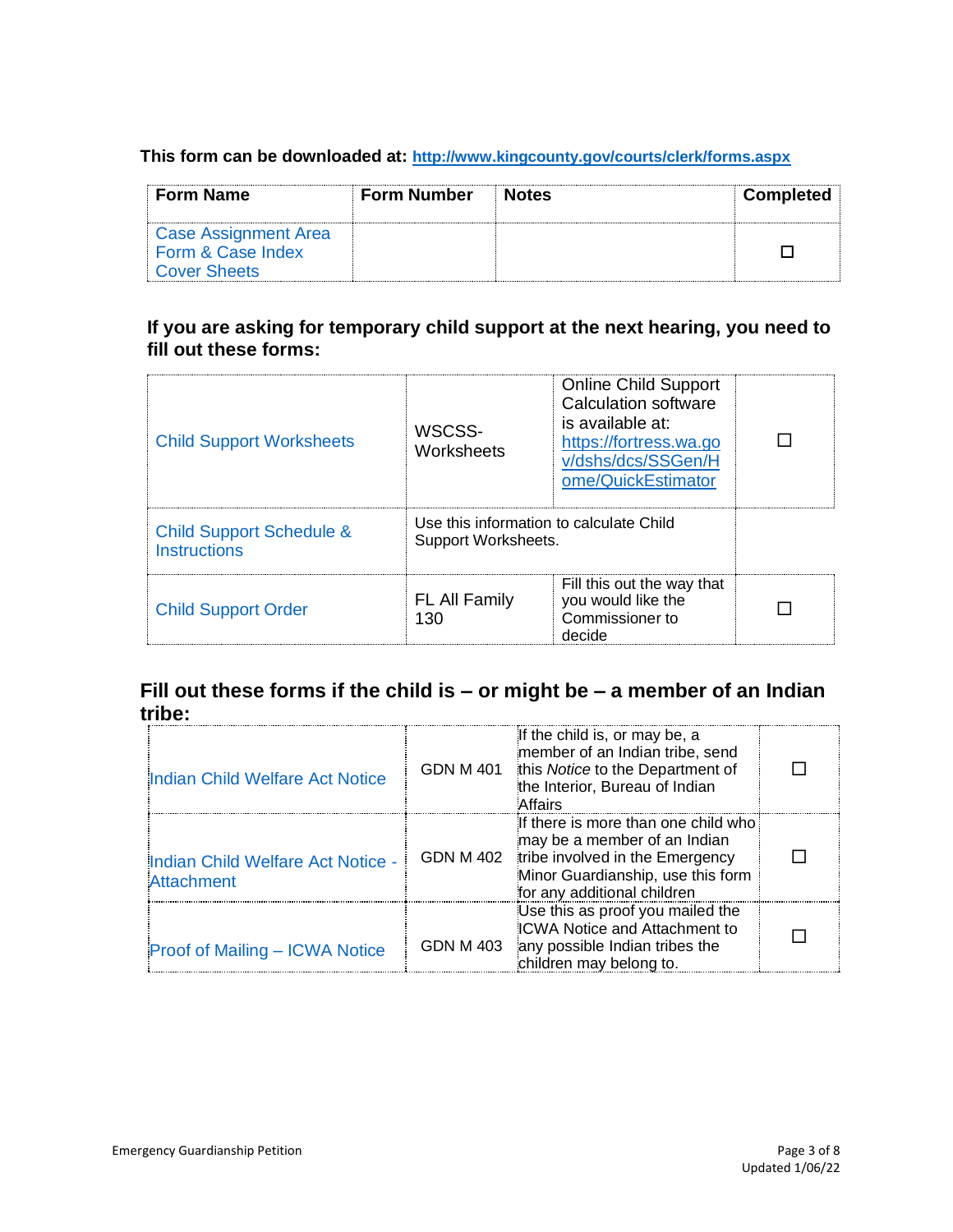#### **Print this, but do not fill it out yet. You will need it later.**

| <b>Form Name</b>                                                                | <b>Form Number</b> | <b>Notes</b>                                                                                           | <b>Completed</b> |
|---------------------------------------------------------------------------------|--------------------|--------------------------------------------------------------------------------------------------------|------------------|
| Declaration of<br>Reasonable Notice in<br><b>Emergency Guardianship</b><br>Case | <b>DCLR</b>        | This is for you to fill out<br>after you have provided<br>notice to the other parties<br>(see Step 7). |                  |

## **Step 2: Make copies**

#### **What documents do I need to copy to serve on the other parties?**

- *Summons*
- *Petition for Emergency Minor Guardianship*
- *Notice of Hearing about an Emergency Minor Guardianship*
- *(Proposed) Emergency Minor Guardianship Order*

#### **How many copies?**

- **Original** set to file with the Clerk's Office
- **Copy 1** for your personal records. These copies are not limited to the three listed above.
- **Other Copies**  you must make a copy for each party listed in the *Notice of Hearing About Minor Guardianship Attachment.* This includes:
	- o each parent
	- o any person with court-ordered custody or guardianship
	- $\circ$  the child (if they are 12 or older)
	- $\circ$  anyone who had custody of the child at least 60 days in the last two years
	- $\circ$  the child's grandparents
	- o any adult siblings of the child

## **Step 3: Start (file) your case**

#### **The Clerk will ask you to pay a filing fee.**

If your petition is asking to appoint a relative of the child as a guardian, the Clerk's Office will automatically waive the filing fee.

If you cannot afford to pay the fee, apply to waive the fee. The application is here: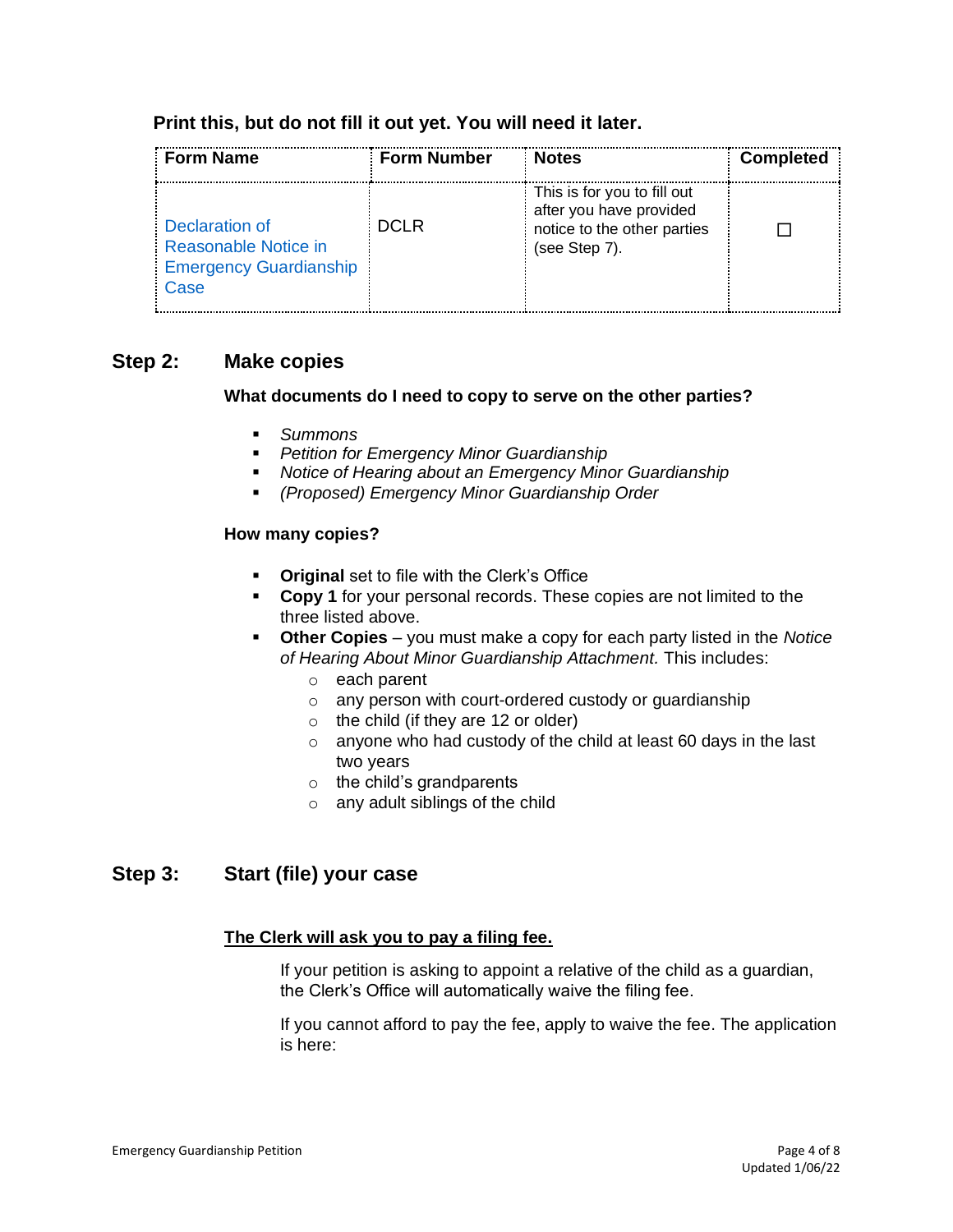- For [Kent:](file://///scstore/common/ERCM-FLIC/Instructions%20&%20Forms/AUG2020%20FLIC%20INSTRUCTION%20REVIEW/Kent) [http://www.kingcounty.gov/~/media/courts/Clerk/forms/waive-ff-inst](http://www.kingcounty.gov/~/media/courts/Clerk/forms/waive-ff-inst-kent.ashx?la=en)[kent.ashx?la=en](http://www.kingcounty.gov/~/media/courts/Clerk/forms/waive-ff-inst-kent.ashx?la=en)
- For [Seattle:](file://///scstore/common/ERCM-FLIC/Instructions%20&%20Forms/AUG2020%20FLIC%20INSTRUCTION%20REVIEW/Seattle) [http://www.kingcounty.gov/~/media/courts/Clerk/forms/waive-ff-inst](http://www.kingcounty.gov/~/media/courts/Clerk/forms/waive-ff-inst-sea.ashx?la=en)[sea.ashx?la=en](http://www.kingcounty.gov/~/media/courts/Clerk/forms/waive-ff-inst-sea.ashx?la=en)

The instructions about how to get a fee waiver approved during COVID-19 here:

[https://www.kingcounty.gov/~/media/courts/Clerk/docs/misc/Updated-](https://www.kingcounty.gov/~/media/courts/Clerk/docs/misc/Updated-Instructions-for-Ex-Parte-via-the-Clerk-Fee-Waiver.ashx?la=en)[Instructions-for-Ex-Parte-via-the-Clerk-Fee-Waiver.ashx?la=en](https://www.kingcounty.gov/~/media/courts/Clerk/docs/misc/Updated-Instructions-for-Ex-Parte-via-the-Clerk-Fee-Waiver.ashx?la=en)

#### **File your documents.**

File the following documents completed in Steps 1 and 2:

- o *Summons*
- o *Petition for Emergency Minor Guardianship*
- o *Notice of Hearing about an Emergency Minor Guardianship*
- o *Child Support Worksheets (if any),*
- o *Indian Child Welfare Act Notice (if applicable),*
- o *Proof of Mailing (Indian Child Welfare Act Notice) (if applicable)*
- o Any documents to support your motion that you want the court to see.

You can start (file), your case by either bringing your original forms to the Clerk's Office (room 2C in Kent and E-609 in Seattle),

#### **OR**

You can file your case online on the Clerk's website at: [https://www.kingcounty.gov/court/clerk/documents/efiling.aspx.](https://www.kingcounty.gov/court/clerk/documents/efiling.aspx) If you have questions about e-filing call 206-477-3000, or email [eServices@kingcounty.gov.](mailto:eServices@kingcounty.gov)

**DO NOT FILE** the *Notice of Hearing about an Emergency Minor Guardianship Petition*. You will need to fill in the hearing date before filing and serving this on the other parties. See Step 6.

## **Step 4: File your WSP Background Check**

You are required to file a copy of a Washington State Patrol background check for the proposed guardian and all adult members of the guardian's household.

You can print these directly from the Washington State Patrol website here: [https://watch.wsp.wa.gov/Home/Notice?ReturnPage=%2FHome%2FIndex.](https://watch.wsp.wa.gov/Home/Notice?ReturnPage=%2FHome%2FIndex)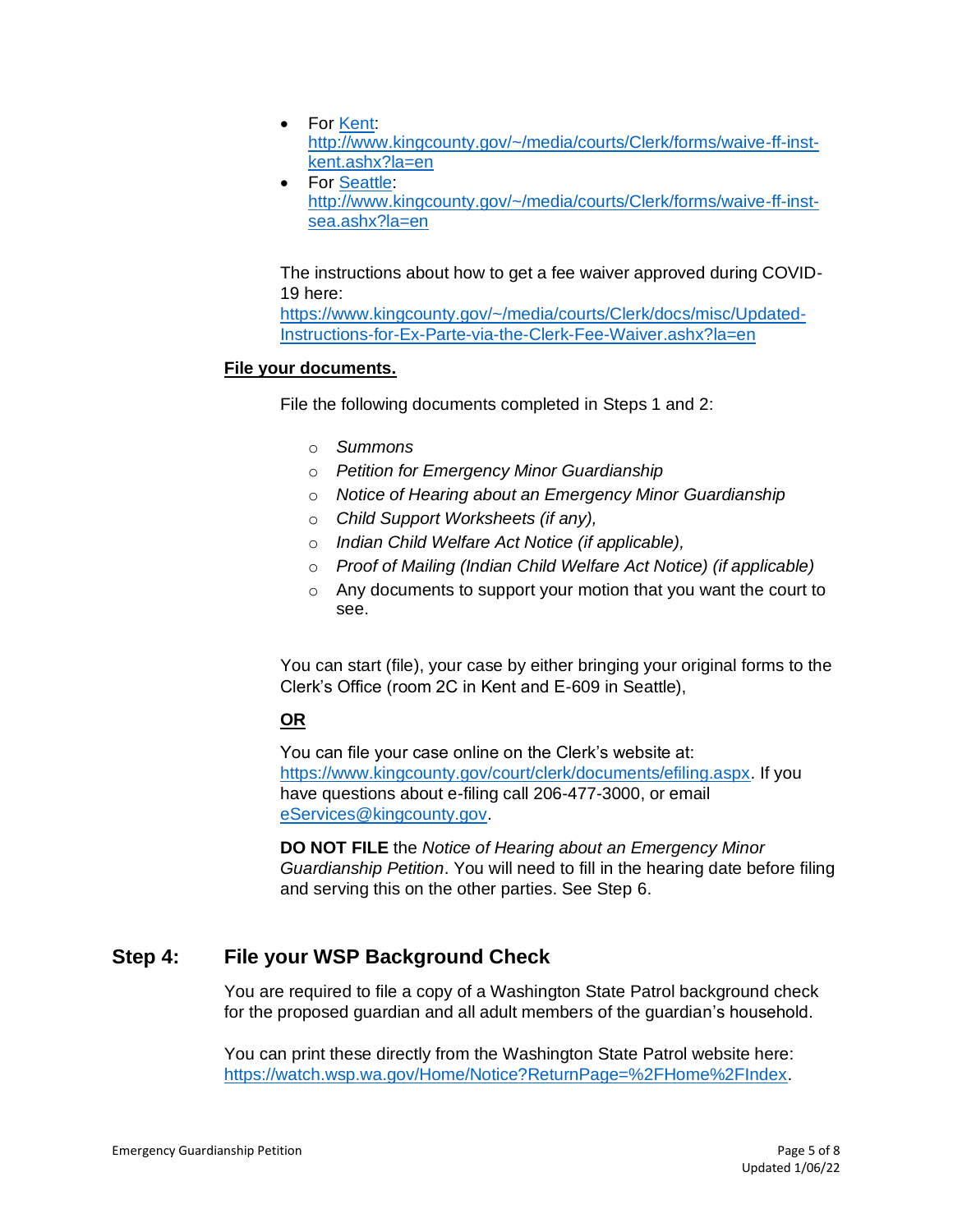To file these with the court, complete the *[Criminal History Cover Sheet \(GDN M](https://www.courts.wa.gov/forms/documents/GDN%20M%20407%20Criminal%20History%20Record%20Cover%20Sheet.pdf)  [407\)](https://www.courts.wa.gov/forms/documents/GDN%20M%20407%20Criminal%20History%20Record%20Cover%20Sheet.pdf)*, attach all reports and file with the Clerk's Office.

### **Step 5: Present Motions**

To have the court consider your *Motion and Order Directing DCFS/CPS to Release Information* and *Motion to Withhold Certain Documents from the Minor* you must submit them through the Clerk's Office, Ex Parte via the Clerk.

You can do this in person, online, or via mail. See the website for more information: [https://www.kingcounty.gov/courts/clerk/documents/ExParte.aspx.](https://www.kingcounty.gov/courts/clerk/documents/ExParte.aspx)

The Clerk's office will present your motion(s) to a judicial officer on your behalf.

After the order is signed the Clerk will automatically file the original and return a copy of the order to you via the method you requested.

## **Step 6: Complete the** *Notice of Hearing about Emergency Minor Guardianship*

Once you file the *Emergency Minor Guardianship Petition*, you will be issued an *Order Setting Emergency Minor Guardianship Case Schedule (Case Schedule)*. In addition to the case number, there will be a date set on the Case Schedule for the Emergency Minor Guardianship Hearing. Use this date to complete your *Notice of Hearing about Emergency Minor Guardianship.*

If you filed a *Petition for Minor Guardianship* at the same time you filed the *Petition for Emergency Minor Guardianship*, you may be issued a case schedule for a Minor Guardianship, which will not have a hearing date listed. You must pick the first Friday at 11:00 a.m. at least 14 days after the date you filed the case. Use this date to complete the *Notice of Hearing about Emergency Guardianship.*

**Make copies of the** *Notice of Hearing* **and** *Order Setting Minor Guardianship*  **Petition Case Schedule forms.** You should make enough copies for each individual identified in Step 2.

## **Step 7: Provide Notice of the Hearing**

You must provide reasonable notice to all parties listed in the *Notice Attachment* (see Step 2)*.* 

You must provide a copy of the documents listed in Step 4, either by mail, or some other way likely to provide notice (for example email, last known mailing address, social media contact, SMS text, or hand delivery).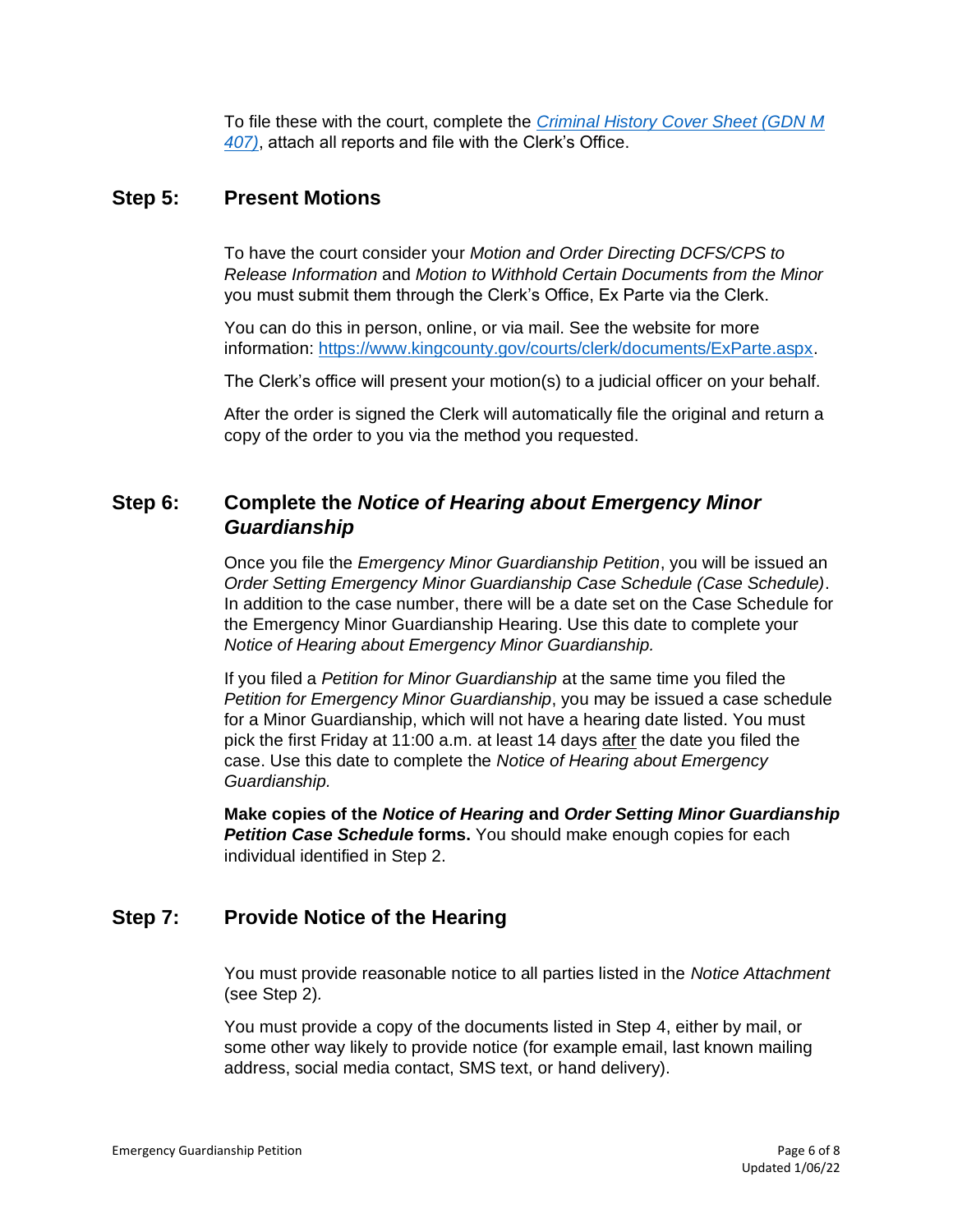Once you have provided notice, complete the *[Declaration of Reasonable Notice](https://kingcounty.gov/~/media/courts/superior-court/docs/ex-parte-probate/guardianship-forms/UGA%20implementation/Declaration-of-Notice-EMG-Case.ashx?la=en)  [in Emergency Guardianship Case](https://kingcounty.gov/~/media/courts/superior-court/docs/ex-parte-probate/guardianship-forms/UGA%20implementation/Declaration-of-Notice-EMG-Case.ashx?la=en)* form. Keep a copy for your own records and file the original with the Clerk's Office.

## **Step 8: Confirm attendance at your hearing.**

At least two days before the hearing before the assigned judge, contact the bailiff to confirm that you will be attending. The bailiff's contact information for your assigned judge can be found [here](https://kingcounty.gov/courts/superior-court/directory/judges.aspx) or in the Case Schedule for the Emergency Minor Guardianship.

## **Step 9: Email Proposed Orders to Assigned Judge**

Your "Proposed Orders" are the following forms:

- *Emergency Minor Guardianship Order*
- If requesting child support, *Child Support Order*.

Email your proposed orders to your assigned judge by **noon the day before**  your hearing. The bailiff's contact information for your assigned judge can be found [here](https://kingcounty.gov/courts/superior-court/directory/judges.aspx) or in the Case Schedule for the Emergency Minor Guardianship.

## **Step 10: File Acceptance of Appointment**

By noon the day before your hearing, file the completed form below with the Clerk's Office:

| <b>Form Name</b>             | <b>Form Number</b> | <b>Notes</b>                                                   | <b>Completed</b> |
|------------------------------|--------------------|----------------------------------------------------------------|------------------|
| Acceptance of<br>Appointment | GDN M 003          | Fill this out the way you<br>would like the court to<br>decide |                  |

## **Step 11: Attend Virtual Hearing**

All Emergency Guardianship Hearings are being held via Zoom on **Fridays** at **11:00 AM** (the Zoom Application can be downloaded for free to your device).

See the *Order Setting Emergency Minor Guardianship Case Schedule* for the contact information to connect to Zoom Hearing.

If you filed a *Petition for Minor Guardianship* at the same time you filed the *Petition for Emergency Minor Guardianship*, you may be issued a case schedule for a Minor Guardianship, which will not have the information to connect the Zoom hearing. Contact the bailiff for information about how to connect to your